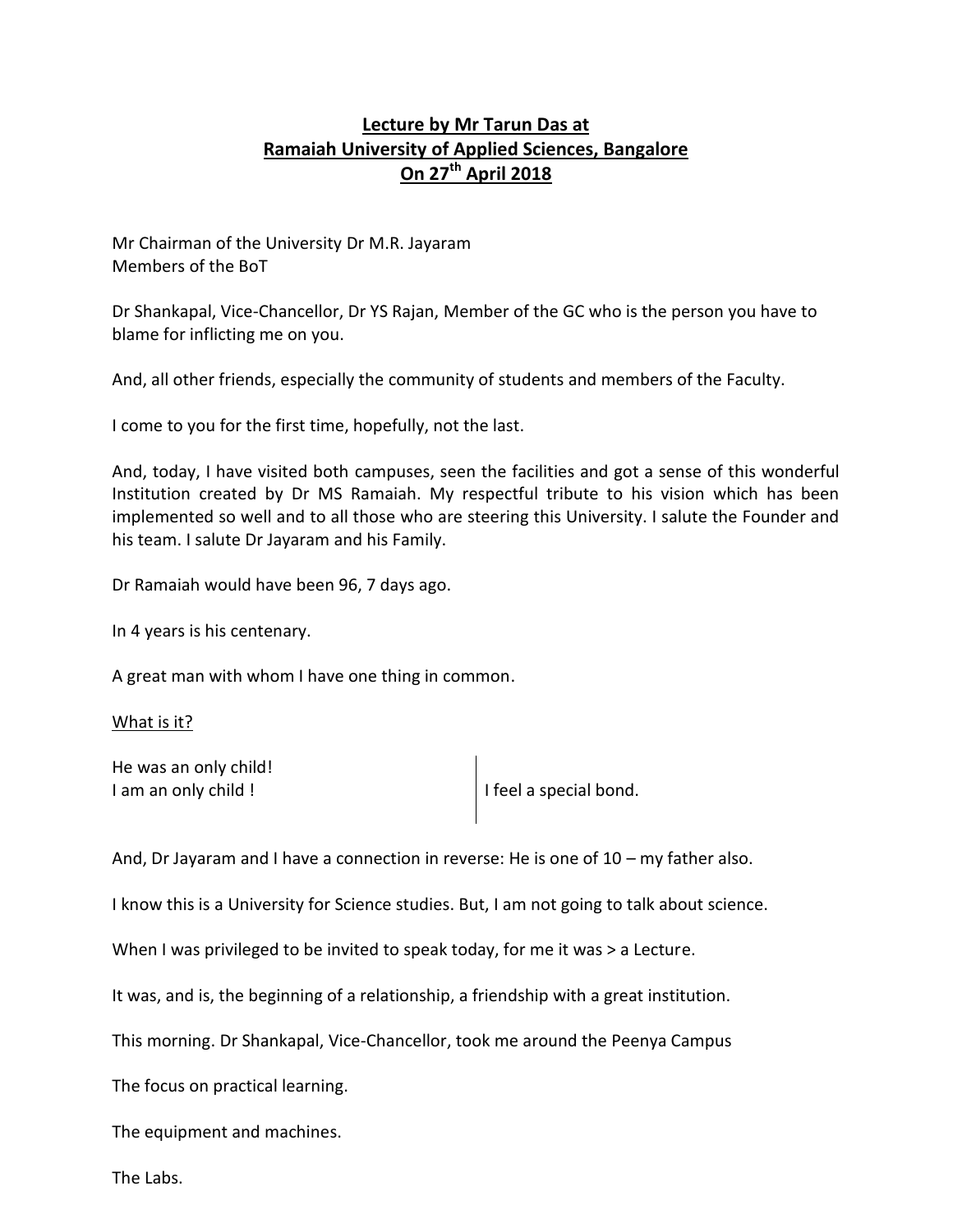Amazing.

Students ready to be productive when they come out of this university. Not so for many others.

My congrats to Dr Shankapal and his Faculty and staff.

My story – the real one – is not in my CV which you have just heard.

- I am an only child and was an introvert, shy, with low self-confidence.
- I have a very ordinary education background  $-$  only Bachelor's degree.
- $\int$  I am a small town boy from a steel town in West Bengal.
- I loved sports much more than studies.
- My father borrowed money to give me college education.
- My family had much financial hardship with my father, the eldest son, responsible for my grandparents and his brother and 8 sisters.
- My mother was tough with me; my father was my FRIEND.

So, I am a very ordinary Indian boy like most others.

A CV does not tell anyone about one's roots, one's family, one's childhood – all of which makes you what you are. You have heard about my life with CII. There are 5 things I am doing now

- Mainstreaming and eradicating Leprosy.
- Strengthening economic and sociological research.
- Building deeper international relationships for India.
- Reinforcing the work on building Leadership with Values.
- Helping to strengthen institution-building.

I chose the title deliberately

# *"India – How the Next Gen Can Lead Differently".*

I chose this because my generation has largely failed India. If you, the Next Gen, follow our path, India will be destroyed. Democracy will be destroyed.

We can't have that.

When I say this, it does not mean that everything is black about India – Not So.

We are still 1 country;

We have developed our Economy, Industry, Agriculture and Infrastructure.

We have great talent.

We have international credibility.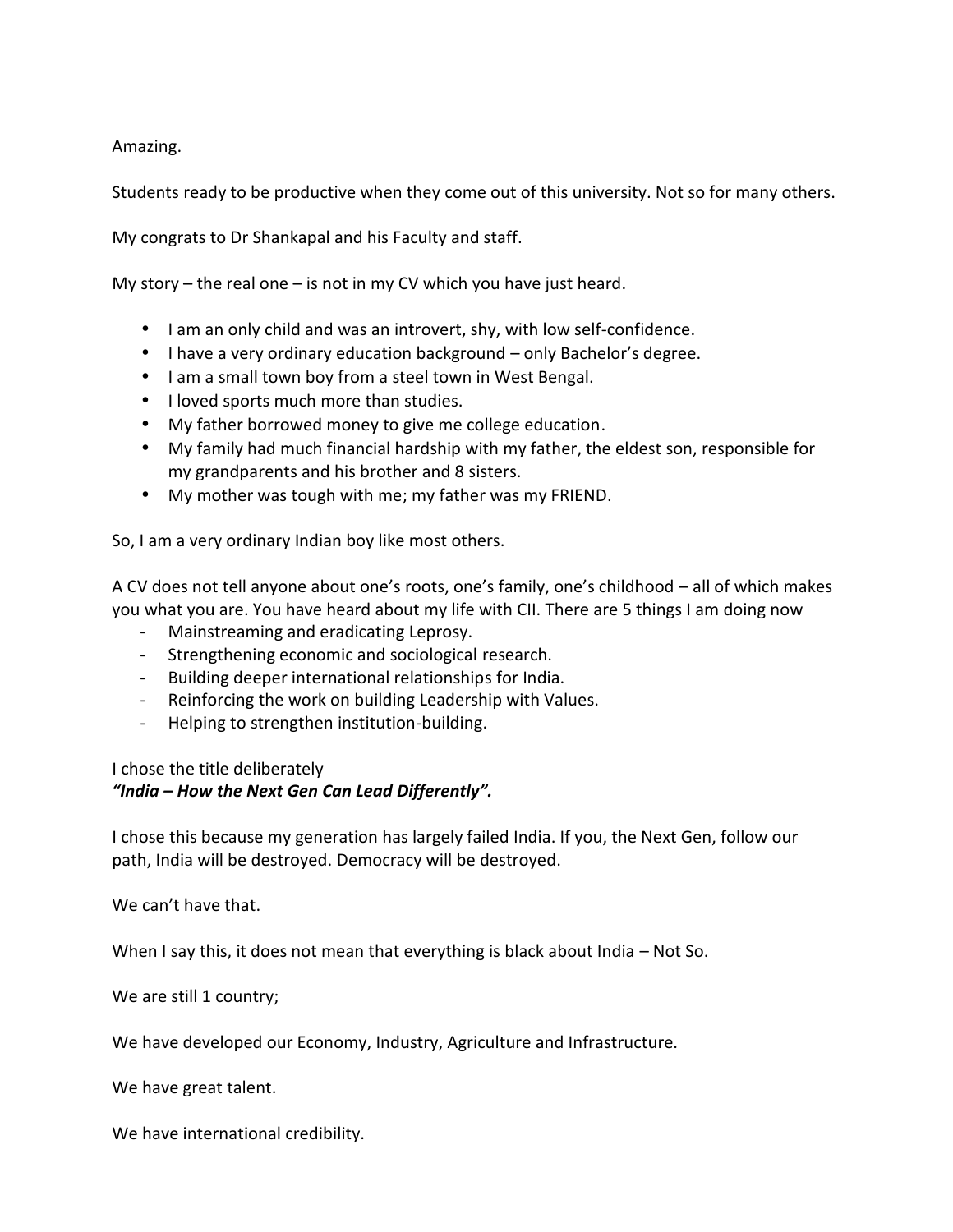But, we should have done much better. This is the Failure. This is my Generation's Failure. Especially in Education and Healthcare.

Do you have Dreams? Yes/no.

"The Future belongs to those who believe in their Dreams"

The Future of India belongs to you.

I am going to try and put your future Leadership of India in several buckets, for you to consider.

**First** Discipline, Respect, Work Ethic, Productivity of People

Do we have it? (Yes/no)

Do I need to explain this? (Yes/no)

Are these basic to everything else (yes/no)

Can we achieve anything meaningful without these? (yes/no)

For me, and I hope for you, this bunch of issues is fundamental to all else. Please focus on this, set up your own Task Forces, frame strategies.

The greatest Act of Life is to spend it on something which will outlast your life!

Please follow this principle.

**Second**, Security and Safety especially of Women and Girls and equality for them in every aspect of life.

Without this, we have a lawless jungle in India.

You need to work at this. You need to bring change. You need to find solutions. Are men ready to introspect and change their behavior towards women.

The last 44 years I have lived in Delhi and seen the rise in violence, the lack of safety, the absence of security. And, shortsighted, well-to-do people think that by living behind high walls with guards, they are safe.

No way.

This is a short-term solution. One day, many people will climb over those walls. History tells us this.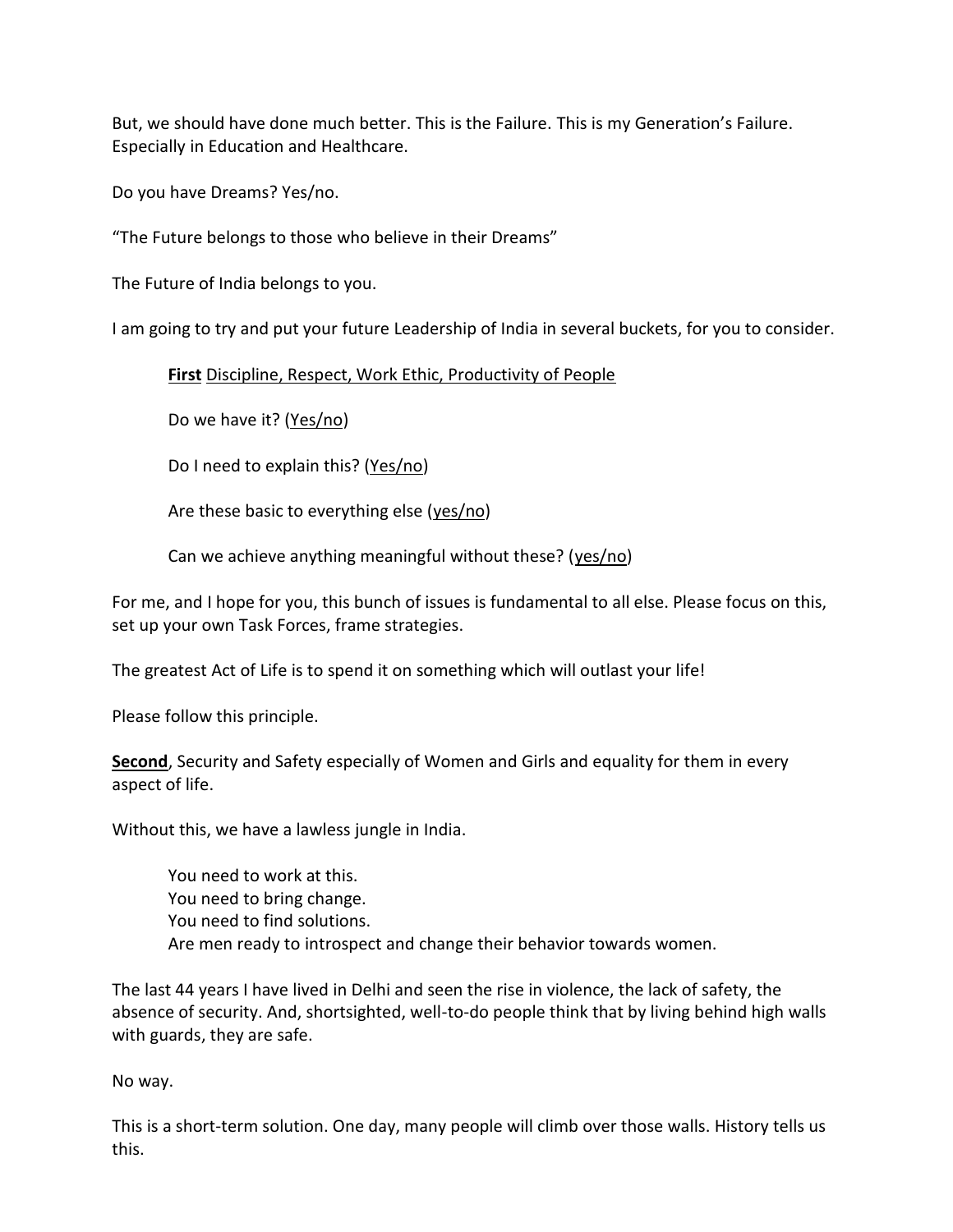So, if you are to lead a better India in the future, you need to get security and safety right for all Indians, especially women.

Put your passion and your heart into this. It is critical. And, through this, you will lead India differently.

**Third**, Do we remember that 700 million of our people live in villages, in rural areas. And, they have the poorest quality roads, housing, water, education, healthcare, if any at all?

Is that why people migrate to towns and cities looking for a better quality of life plus employment?

And, when they don't find these, do they turn to crime and violence?

And, what does it all do to their family life? How does this disrupt our society?

Is it time to take care of our villages and village life?

Is it time to remember Mahatma Gandhi once again?

Can we develop India only in urban terms?

Have you thought about this?

How to apply science and technology to transform the lives of the 700 million.

I was very happy to see this morning the products being developed here for farmers. Please give this the highest priority.

**Four**, We constantly debate about employment, jobs and skills in macro terms. But, large industry – is into robotics and automation with very few highly skilled jobs essentially for engineers. You know this best of all.

Where does the answer lie?

Is it in Entrepreneurship?

And, what kind?

Let me tell you a true story.

(**THE BYST STORY**) 6600 micro entrepreneurs. 250,000 jobs. 5000 Mentors.

So, 1 million small micro-entrepreneurs creating an average of 20 jobs? 20 million jobs.

5 million small, micro entrepreneurs, 100 million jobs.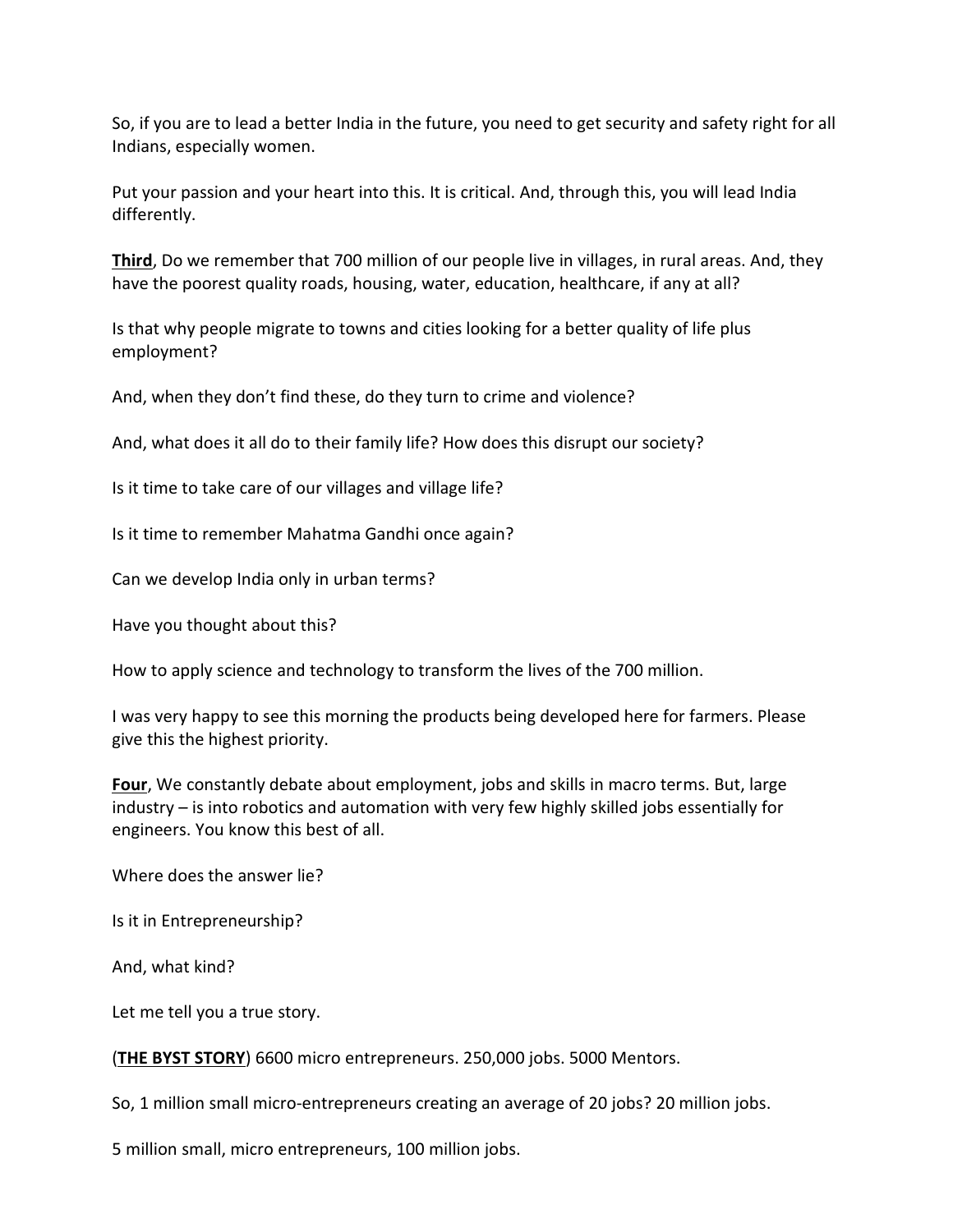And, this takes me back to rural.

(**THE B2R STORY**) Another true story. Rural B2B Centres manned by rural women who have learnt English and IT and are working in BPOs whose customers are global.

Two stories. Real stories. And, there are more. Can we multiply these to create 5 million small Entrepreneurs providing 100 million jobs?

Its not rocket science.

Its organization and management which you have.

**Five**, Young people want to be self-employed (My 2 sons). This is today's youth. Creative. Energetic. Enthusiastic. Excited.

Even older people want to break out and do things on their own.

Use Technology.

Innovate. Create. Adapt.

The Story of Entrepreneurship is a Reality.

We are seeing an explosion of Entrepreneurs to build a different kind of India of the future.

Go for it.

Help build this new India.

Not of bureaucrats only.

Not of politicians only.

Not of business leaders.

But, very small scale entrepreneurs in every corner of India, especially in the rural areas.

You can make a huge difference.

**Six**, Is the massive challenge of rising, galloping Inequality. Creating a huge gap between People and People.

Dissonance. Dissatisfaction. Dismay. Distress. Disaster.

Where the **HAVES** have more and more.

Can this be solved by Govt?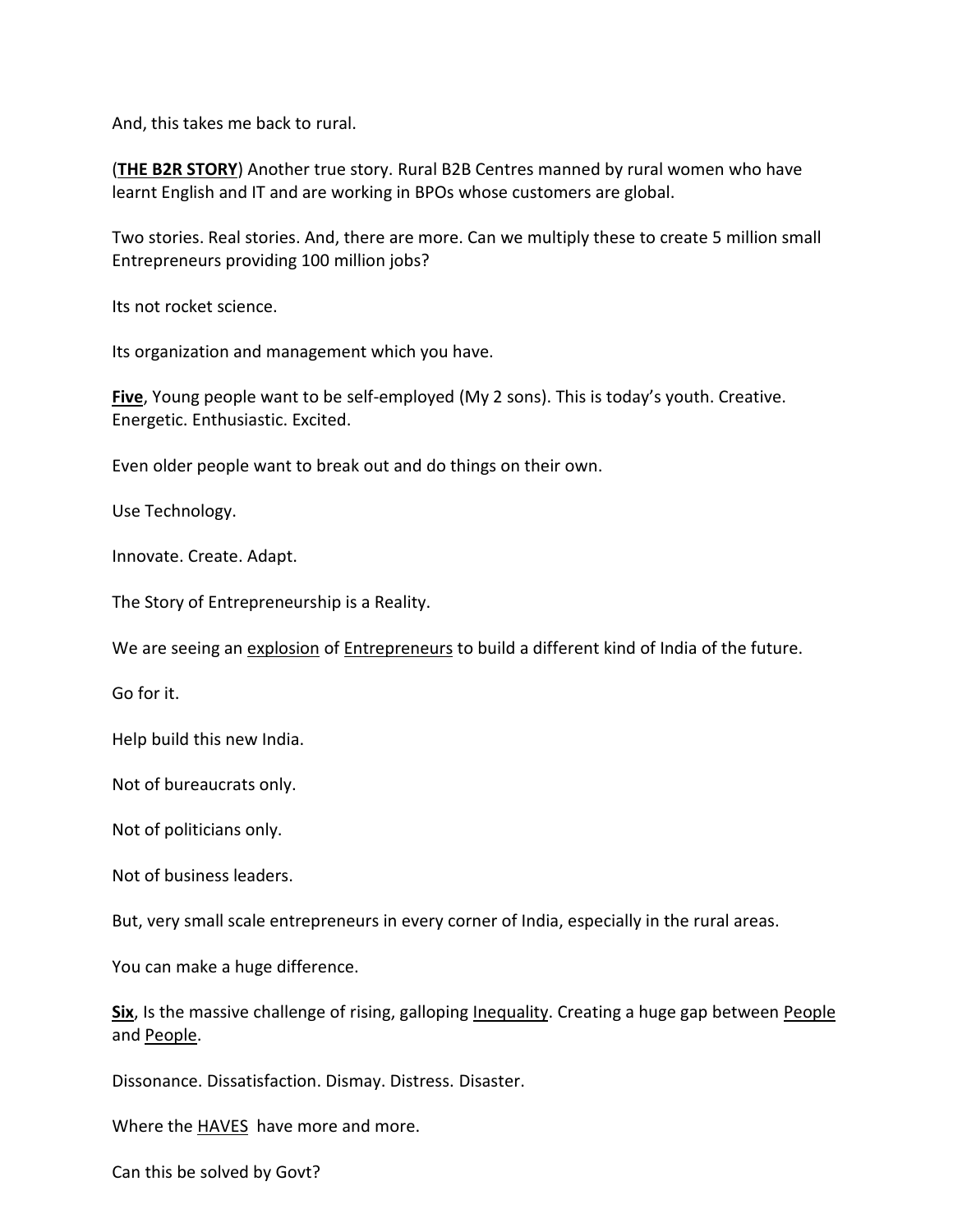Not through Controls, Regulations, Policies.

This can only be solved through Public Pressure and Self-Regulation and Balance and Moderation by the Rich.

And, by the rich serving the poor. Is it time to start a National Movement to address Inequality?

Create consciousness 24x7 of the cost of inequality.

The implications of Inequality.

The divisions amongst us from Inequality.

Are you going to address this in the future?

Or, are you only concerned with being rich yourself?

**Seven**, Corruption. Here, There, Everywhere. In every nook and corner.

Corroding all our Institutions.

Destroying our character.

Undermining our moral fiber.

*What is it actually?*

Asking for something extra to do one's job.

Asking for something extra to break the rules.

Asking for the wrong thing to be done.

*This problem is all-pervasive but the real problem is that it is T*op Down.

Leaders are the public Role Models. Political. Business. Academic. Research. Leaders are followed. Copied. (Children/Parents0.

How do we remove this Cancer?

Is it Terminal. Can there be tough Justice for the Leaders?

Is there Tough Justice?

Is there Faith in the Justice System?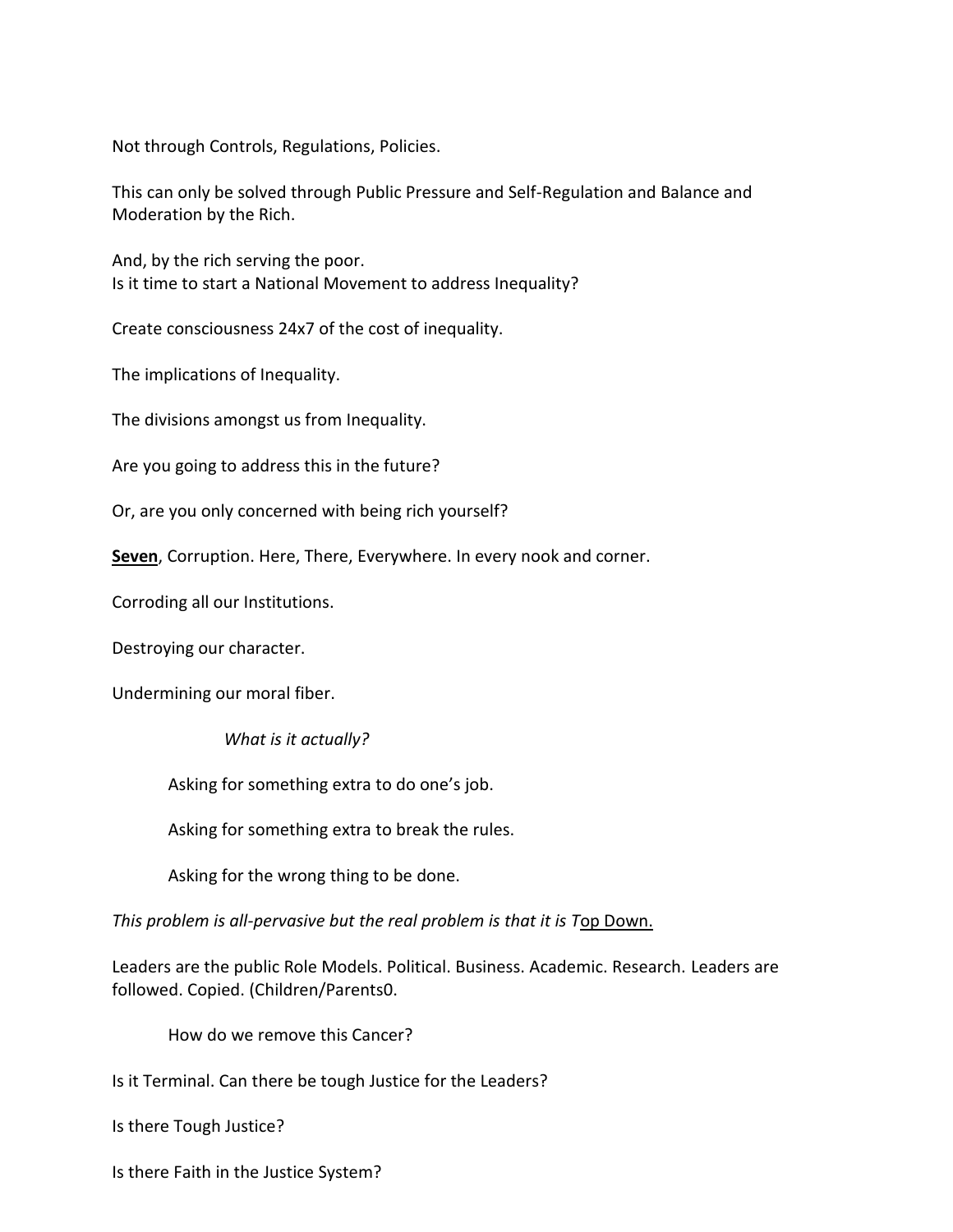Can you do something about this in the future?

#### YOU CAN

**Eight**, Are we expecting Governments to solve all our problems?

And, we sit and wait?

Or, are we going to do something to bring Change?

Should we always pass the buck to the Governments? Are they Change Agents?

I suggest to you, Change can come from Outside Government. And, change has come from outside Government. We are in the "Solutions Business" was the motto of CII.

- (The CII STORY) Technology (Kalam)
	- Protection/C. Duties. (JNG)
	- Competition and Unity (RNT)
	- Corporate Governance (RB)
	- Davos/Global respect (RB)

(Change Yourself to Change the Country). - PPP with Govt. Earn Trust.

- 
- More than a Lobby
- Development of People (1995 Centenary)-commitment.

#### Build **TRUST**. Build **PARTNERSHIP**.

Think India

#### **Nine**

- Ordinary People, Extraordinary Achievements.
- Opportunity, Space, Trust.
- Trust the young (CII).
- Can Lead, Will Lead.
- Pockets of Success, make it across the Nation.

## (**BIEC Story – Bangalore**)

(**The AAC Story**) - Leadership with Values Training with a Difference

- TSALS
- Schools
- Colleges
- NGOs
- Police/CRPF/NSG
- IAS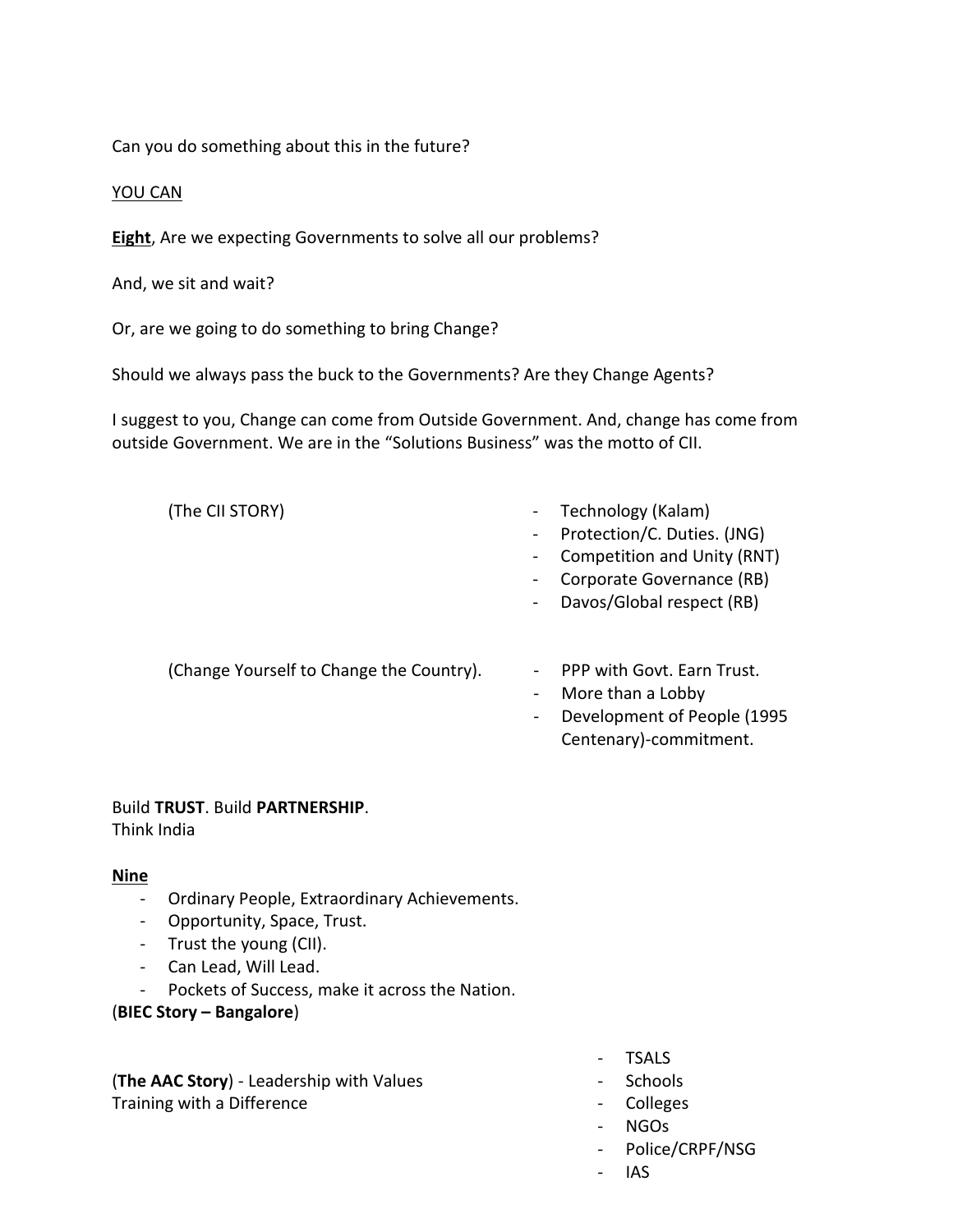Every effort counts. Every drop counts.

Proving that ordinary people can change India.

**Ten**, Institutions – Very Important.

What is an Institution? & What is it Not?

1. It has no single "owner" Control and governance is shared and distributed.

2. It serves a public purpose and public good.

3. It is not-for-profit.

4. It has a governance structure.

5. It has a permanent administration or secretariat with a Head. A team.

6. It publishes an Annual Report and Audited Accounts for all to see.

7. It is registered either as a Society or Trust or Section 25 Company.

8. It has different activities such as Seminars, Conferences and Round Tables, for private discussion or open to the public.

9. It has to raise financial resources through grants, donations, subscriptions, etc.

10. It has some specified objective(s) which are clearly recorded.

 $\triangleright$  Decline of Institutions

 $\triangleright$  Stop this

 $\triangleright$  Turnaround

#### **A Task for Leaders of Tomorrow.**

(You are sitting in a great Institution).

**Eleven**, Many Born 2000

## **2018 Karnataka Elections. 2019 General Elections.**

Vote for 1<sup>st</sup> time. Maybe 2<sup>nd</sup>. Vote is terribly important. The Future depends on your vote.

On your participation – on your involvement with India.

*Not in your own corner thinking of your own self only.*

Do you want to own this country? Do you want to make it better? What you want India to be –This is for you to decide. Act for Country. You are 18+ Go out and vote Because that's one way to save Democracy.